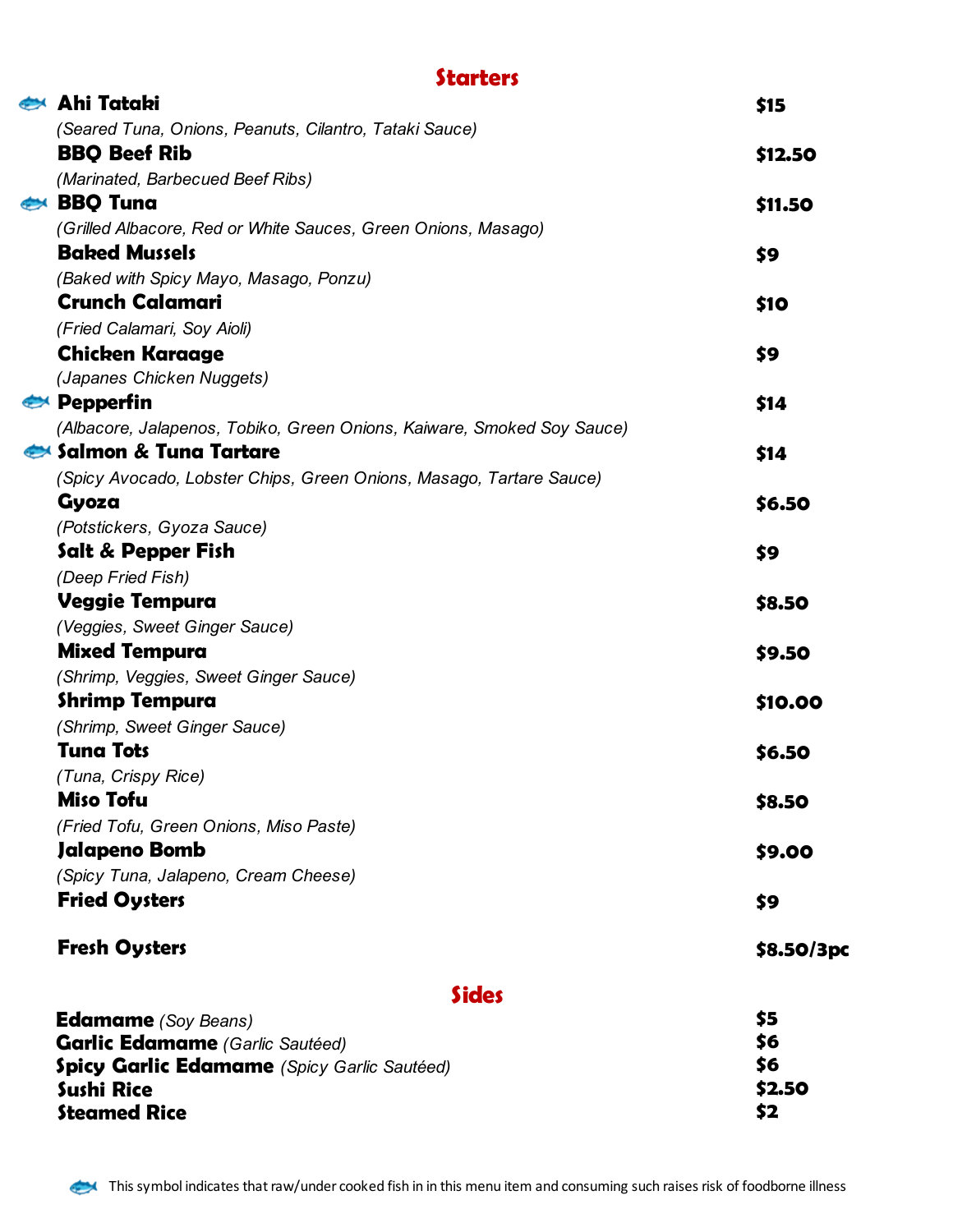### **Soups & Salads**

| <b>Miso</b> (Tofu, Green Onions)                                                | \$2.25 |
|---------------------------------------------------------------------------------|--------|
| Miso Wonton (Wontons, Green Onions, Chili Oil)                                  | \$7    |
| <b>Sunomono</b> (Sliced Cucumbers, Rice Vinegar)                                | \$5    |
| <b>House Mixed Greens</b> (Onions, Tomatoes, Cucumbers, Carrot/Ginger Dressing) | \$5    |
| <b>Wakame</b> (Seaweed Salad)                                                   | \$6    |
| <b>Gomae</b> (Cooked/Chilled Spinach, Asparagus, Sesame Dressing)               | \$8    |
| Tuna & Salmon Poke (Onions, Kaiware, Cucumbers, Sweet/Spicy Sauces)             | \$16   |

# **Bento Box Lunch - \$13.95 / Dinner - \$16.95**

 *(Included Steamed Rice, House Salad and Miso Soup) Pick any 2 items below*

| <b>Grilled Mackerel</b> | Gyoza                                     |
|-------------------------|-------------------------------------------|
| Chicken Teriyaki        | Mixed Tempura                             |
| <b>Chicken Katsu</b>    | California Roll                           |
|                         | <b>BBQ Beef Rib &amp; Spicy Tuna Roll</b> |
|                         | $\leftrightarrow$ Sashimi (+\$2.50)       |
|                         |                                           |

| omen |
|------|
|------|

| <b>Seafood Ramen</b>       | \$14.95 |
|----------------------------|---------|
| <b>Pork Ramen</b>          | \$13.95 |
| <b>Mixed Tempura Ramen</b> | \$13.95 |
| <b>Chicken Katsu Ramen</b> | \$13.95 |

### **Kid's Meal Desserts**

| <b>Happy Meal</b>                 | \$10.95 | Mochi                            | \$5    |
|-----------------------------------|---------|----------------------------------|--------|
| Chicken Teriyaki + Rice / CA Roll |         | Vanilla / Mango / Strawberry     |        |
| Chicken Katsu $+$ Rice / CA Roll  |         | <b>Ice Cream</b>                 | \$3.50 |
| Chicken Yakitori + Rice / CA Roll |         | Vanilla / Strawberry / Chocolate |        |
|                                   |         | <b>Tempura Ice Cream</b>         | \$7    |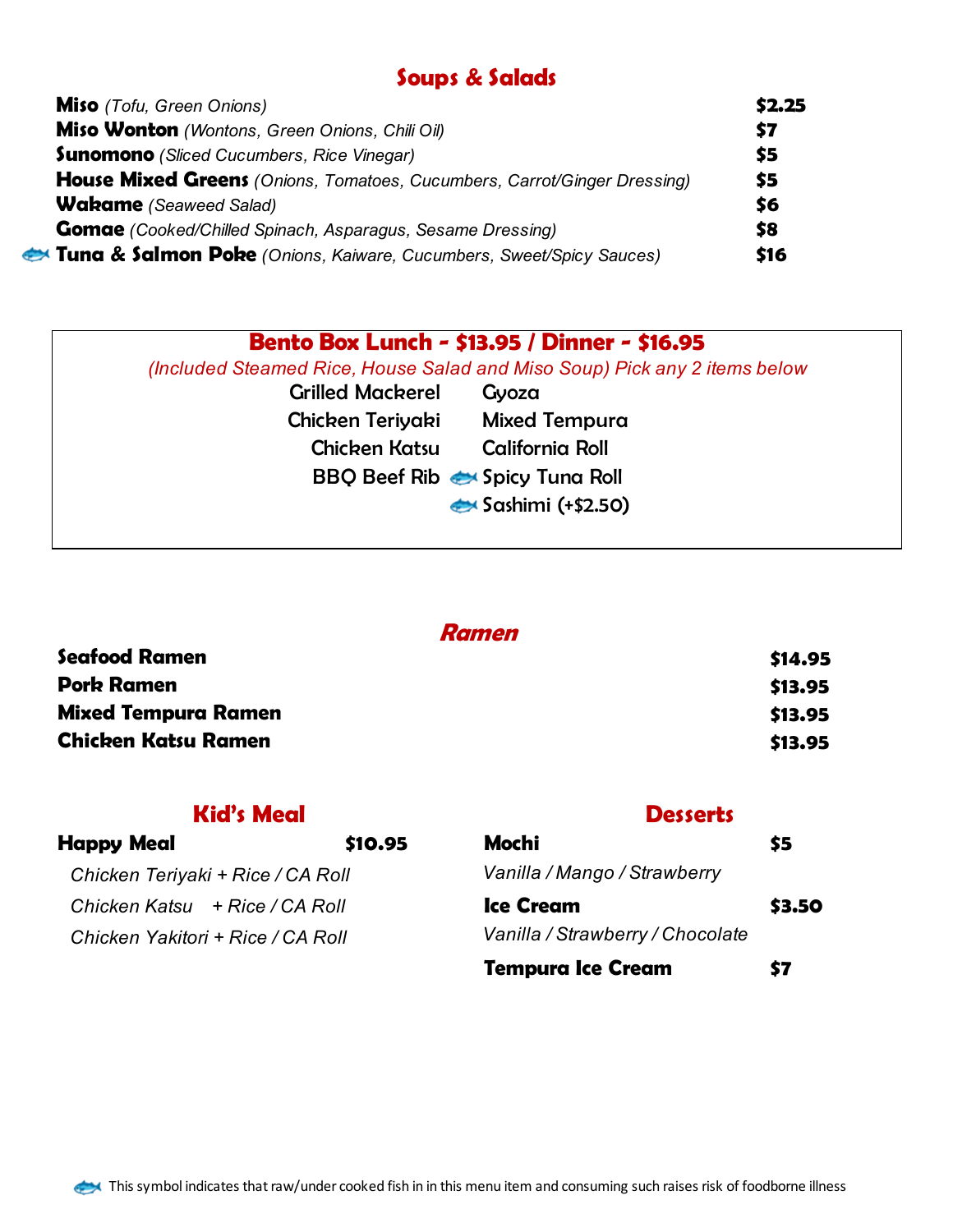### **Nigiri 2pc Nigiri 2pc / Sashimi 3pc**

| <b>Ebi</b> (Shrimp)                | \$4.75 | Hamachi (Yellowtail)                   | \$5.75 / \$8.50  |
|------------------------------------|--------|----------------------------------------|------------------|
| <b>Unagi</b> (Eel)                 | \$6.50 | $\leftrightarrow$ Hamachi Toro (Belly) | \$7.50 / \$10.50 |
| <b>Masago</b> (Smelt Roe)          | \$4.50 | Shiro Maguro (Albacore)                | \$5.75 / \$8.50  |
| <b>Smoked Salmon</b>               | \$6.50 | Shiro Maguro Toro (Belly)              | \$7.50 / \$10.50 |
| Japanese Eggplant                  | \$3.75 | Maguro (Big Eye Tuna)                  | \$5.75 / \$8.50  |
| <b>Amaebi</b> (Sweet Shrimp)       | \$8.25 | <b>Tai</b> (Red Snapper)               | \$6.50 / \$8.50  |
| <b>Inari</b> (Sweet Tofu)          | \$3.50 | Saba (Mackerel)                        | \$4.75 / \$7.50  |
| <b>Tobiko</b> (Flying Fish Roe)    | \$4.75 | <b>Hotate-Gai</b> (Scallop)            | \$8.00 / \$10.50 |
| <b>Asparagus</b>                   | \$3.75 | Tako (Octopus)                         | \$5.50 / \$8.50  |
| <b>lka</b> (Squid)                 | \$5.50 | Sake (Salmon)                          | \$5.75 / \$8.50  |
| <b>Ikura</b> (Salmon Roe)          | \$5.75 | <b>Walu</b> (Escolar)                  | \$5.75 / \$8.50  |
| <b>Hokki-Gai</b> (Surf Clam)       | \$5.50 | <b>Masu</b> (Ocean Trout)              | \$6.75 / \$10.50 |
| <b>Tamago</b> (Japanese Baked Egg) | \$5.50 |                                        |                  |
| <b>Uni</b> (Sea Urchin)            | \$13   |                                        |                  |
| <b>Happy Uni</b>                   | \$14   |                                        |                  |
| (Sea Urchin Spoon Shooter)         |        |                                        |                  |

# **Nigiri & Sushi Combos**

| <b>Assorted Nigiri</b> (11pc Chef's Choice Nigiri)                                        | \$25 |
|-------------------------------------------------------------------------------------------|------|
| <b>Assorted Nigiri &amp; California Roll</b> (9pc Chef's Choice Nigiri & California Roll) | \$27 |
| <b>Assorted Nigiri &amp; Spicy Tuna Roll</b> (9pc Chef's Choice Nigiri & Spicy Tuna Roll) | \$27 |
| <b>Assorted Nigiri &amp; Sashimi</b> (9pc Chef's Choice Nigiri & 5pc Sashimi)             | \$29 |
| Veggie Nigiri & Midori (4 pc Vegetarian Nigiri & Midori Roll)                             | \$15 |

# **Omakase (Chef's Choice)**

| $\blacktriangleright$ Sashimi (5 pc) | \$14 |
|--------------------------------------|------|
| $\leftrightarrow$ Sashimi (16 pc)    | \$31 |
| $\leftrightarrow$ Sashimi (30 pc)    | \$65 |

### **Dons**

| Sake Don (7pc Salmon over Sushi Rice)            | \$14.95 |
|--------------------------------------------------|---------|
| <b>Ex Tekka Don</b> (7pc Tuna over Sushi Rice)   | \$15.95 |
| Unagi Don (7pc Eel over Sushi Rice)              | \$16.95 |
| Chirashi Don (9pc Chef's Choice over Sushi Rice) | \$14.95 |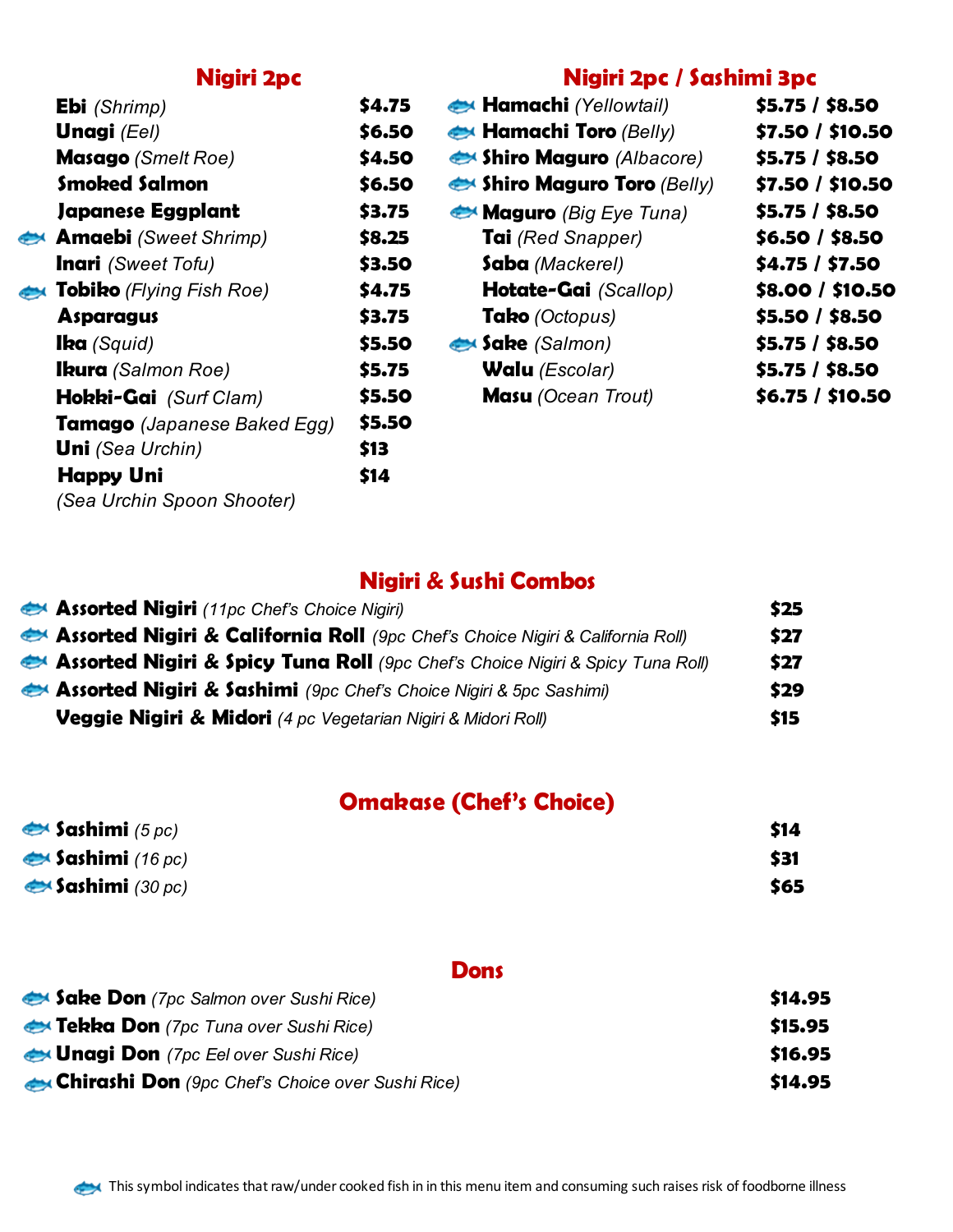### **Hand Rolls**

| <b>Dynamite</b> (Baked Scallops, Tobiko, Unagi Sauce)                        | \$6.50 |
|------------------------------------------------------------------------------|--------|
| <b>Tempura Shrimp</b> (Tempura Shrimp, Crab, Avocado, Unagi Sauce)           | \$6.50 |
| <b>Soft-Shelled Crab</b> (Soft-Shelled Crab, Cucumber, Avocado, Unagi Sauce) | \$6.50 |
| <b>California</b> (Crab, Avocado, Cucumber)                                  | \$6.50 |
| <b>Spicy Scallop</b> (Spicy Sauces, Chopped Scallops, Tobiko)                | \$6.50 |
| <b>Philli</b> (Tempura Salmon, Cream Cheese, Avocado, Unagi Sauce)           | \$6.50 |
| <b>Salmon Skin</b> (Salmon Skin, Kaiware, Green Onions, Cucumber, Yamagobo)  | \$6.50 |
| Sunshine (Tobiko, Chopped Yellowtail, Cilantro, Quail Egg)                   | \$6.50 |
| <b>Fresh Veggie</b> (Cucumber, Kaiware, Avocado, Yamagobo, Asparagus)        | \$6.50 |
| <b>Sunset</b> (Tobiko, Quail Egg)                                            | \$6.50 |
| <b>Poke</b> (Chopped Albacore, Onions, Kaiware, Soy Sauce, Sesame Oil)       | \$6.50 |
| <b>Spicy Tuna</b> (Spicy Tuna, Cucumber)                                     | \$6.50 |
| <b>Unakyu</b> (Eel, Cucumber, Unagi Sauce)                                   | \$6.50 |
| <b>Smoke Hand</b> (Smoked Salmon, Eel, Cucumber, Unagi Sauce)                | \$6.50 |

# **Maki Sushi Rolls**

| Tekka Maki (Tuna Roll)                 | \$6.25 |
|----------------------------------------|--------|
| <b>Sake Maki</b> (Salmon Roll)         | \$5.75 |
| Saba Maki (Mackerel & Sweet Ginger)    | 55.25  |
| Naguhama Maki (Hamachi & Green Onions) | \$6.25 |
| <b>Kappa Miki</b> (Cucumber Roll)      | \$4.25 |
| <b>Avocado Maki</b>                    | \$4.25 |

# **Regular Rolls**

| California (Crab, Avocado)                                                      | \$6.75      |
|---------------------------------------------------------------------------------|-------------|
| <b>Rock &amp; Roll</b> (Unagi, Cucumber, Avocado, Unagi Sauce)                  | \$8.50      |
| <b>Tempura Shrimp</b> (Shrimp, Avocado, Asparagus, Cucumber, Unagi Sauce)       | \$8         |
| <b>Salmon Skin</b> (Salmon Skin, Cucumber, Kaiware, Green Onion, Yamagobo)      | \$7         |
| <b>Spicy Scallop</b> (Chopped Spicy Scallops, Cucumber, Tobiko)                 | \$9         |
| Spicy Tuna (Spicy Tuna, Cucumber)                                               | \$7.50      |
| <b>Bagel</b> (Smoked Salmon, Cream Cheese, Avocado)                             | \$8.50      |
| <b>Unago</b> (Unagi, Mango, Unagi Sauce)                                        | \$8.50      |
| <b>Deep Fried</b> (Deep Fried Smoked Salmon Roll, Furikaki, Sweet/Spicy Sauces) | \$8         |
| <b>Rainbow</b> (Crab, Avocado, 4 Kinds of Fish on Top)                          | \$15        |
| <b>Spider</b> (Soft-Shelled Crab, Crab, Avocado, Cucumber, Tobiko, Unagi Sauce) | <b>\$10</b> |
| <b>Caterpillar</b> (Unagi, Crab, Cucumber, Avocado, Unagi Sauce)                | \$12.50     |
| <b>Snow White</b> (Crab, Tempura Shrimp, Cucumber, Avocado, Sweet/Spicy Sauces) | \$9.50      |
| Hamachi Tempura                                                                 |             |
| (Deep Fried Hamachi/Avocado Roll, Soy Wrapped, Sweet/Spicy Sauces)              | \$9.50      |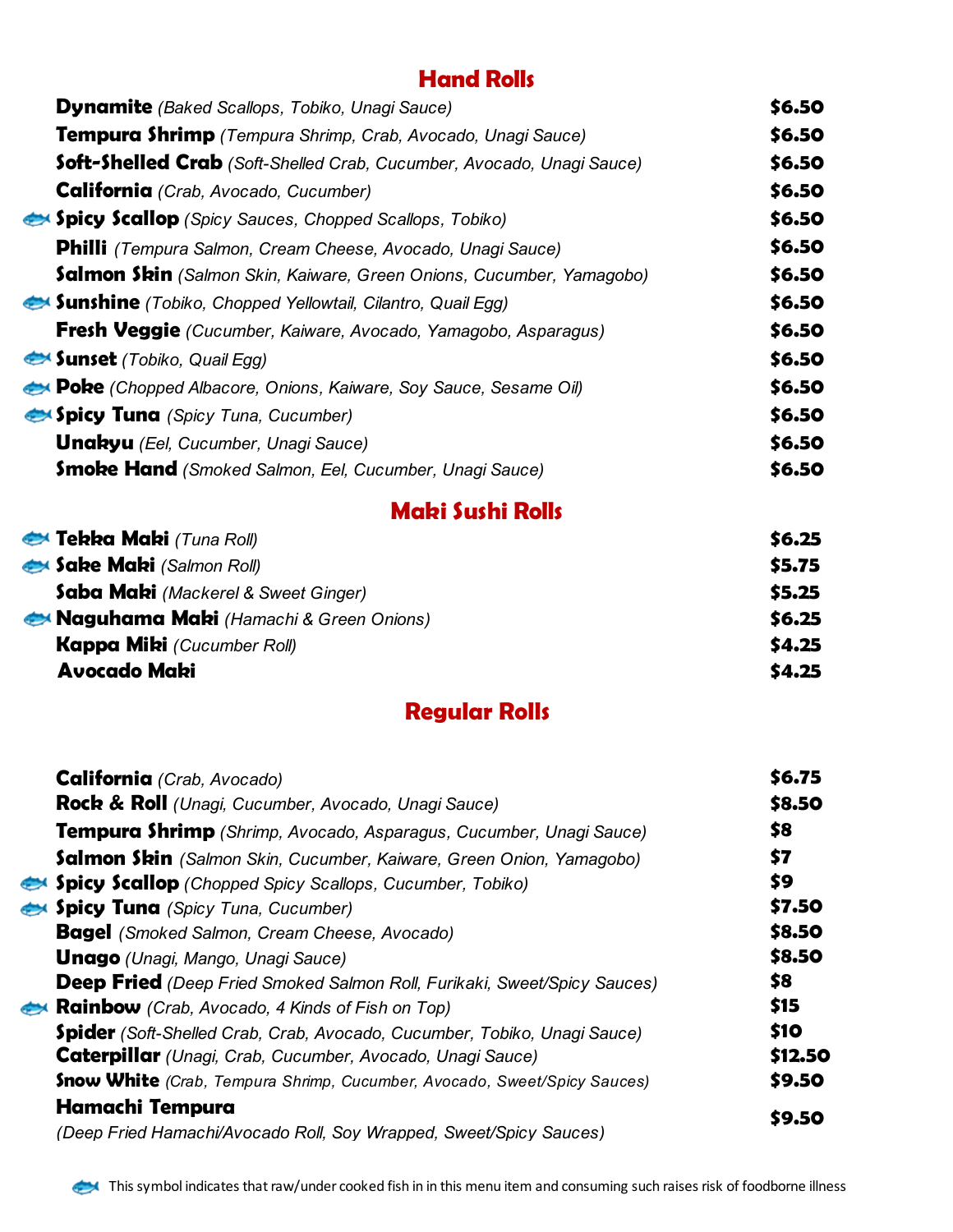# **House Specialty Rolls**

| $\Leftrightarrow$ Big E                                                                                                      | \$18 |
|------------------------------------------------------------------------------------------------------------------------------|------|
| (Crab, Tempura Shrimp) 4 Fishes, Crunch, Tobiko, Green Oninos, Sweet/Spicy Sauces                                            |      |
| <b>Blue Ravine</b><br>TORCHED (Spicy Tuna, Tempura Shrimp, Avocado)<br>Tuna. Albacore. Masago. Green Onions. Unagi Sauce     | \$18 |
| Ceviche<br>(Crab, Avocado, Cucumber) Grilled Albacore, Ceviche Onions/Peppers, Mango,<br>Tobiko, Cilantro                    | \$17 |
| Crazy Monkey<br>(Crab, Cucumber, Asparagus) Avocado, Cubed Spicy Salmon, Tobiko, Green Onions                                | \$18 |
| Cherry Blossom<br>(Salmon, Avocado) Tuna, Tobiko                                                                             | \$17 |
| Off the Wall<br>(Crab, Tempura Shrimp) Tuna, Salmon, Sweet/Spicy Sauces                                                      | \$17 |
| Out of Control<br>(Spicy Tuna, Tempura Shrimp, Cucumber)<br>Salmon, Avocado, Unagi, Tobiko, Green Onions, Sweet/Spicy Sauces | \$19 |
| R & R<br>(Spicy Tuna, Tempura Shrimp) Avocado, Tuna, Salmon, Green Onions, Sweet/Spicy Sauces                                | \$16 |
| <b>⇔ Flying Kamakazy</b><br>'Spicy Tuna, Asparagus) Albacore, Garlic Ponzu Green Onions                                      | \$17 |
| <b>Dragon</b><br>(Crab, Tempura Shrimp) Unagi, Avocado, Unagi Sauce                                                          | \$16 |
| <b>Verizon</b><br>(Soft-Shelled Crab, Cream Cheese, Cucumber) Unagi, Avocado, Unagi Sauce                                    | \$17 |
| Jalapeno Popper<br>DEEP FRIED (Spicy Tuna, Cream Cheese, Jalapenos) Tuna, Sweet/Spicy Sauces                                 | \$18 |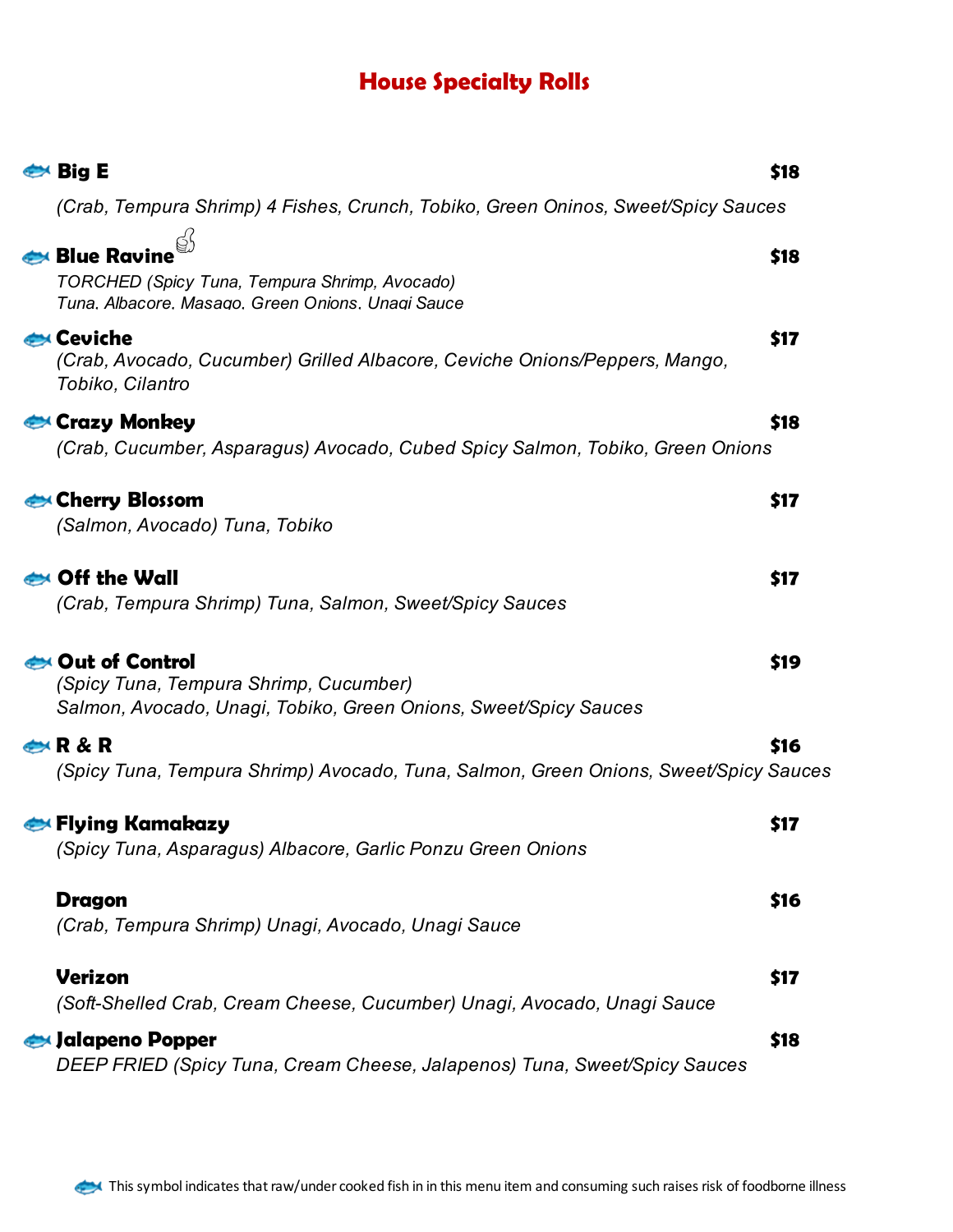# **Special Rolls**

| <b>Best West</b>                                                                                    | \$13    |
|-----------------------------------------------------------------------------------------------------|---------|
| (Tempura Asparagus, Avocado) Salmon, Thinly Sliced Lemon                                            |         |
| <b>Eire Bomb</b>                                                                                    | \$12    |
| (Spicy Tuna, Cucumber) Avocado, Sweet/Spicy Sauces                                                  |         |
| Green Worm                                                                                          | \$12.50 |
| (Spicy Tuna, Cucumber) Seaweed Salad, Masago                                                        |         |
| Intel Inside                                                                                        | \$15    |
| (Tempura Asparagus, Avocado) Seared Tuna, Teriyaki Sauce, Masago, Green Onions                      |         |
| <b>Off the Hook</b>                                                                                 | \$12    |
| BAKED (Crab, Avocado) Baked Scallops, Unagi Sauce                                                   |         |
| <b>Style</b>                                                                                        | \$14.50 |
| (Tempura Shrimp, Cream Cheese) Avocado, Ebi, Sweet/Spicy Sauces Masago                              |         |
| <b>Suishin Crunch</b>                                                                               | \$11.50 |
| (Unagi, Hamachi, Cucumber) Tobiko, Crunch, Unagi Sauce                                              |         |
| $\leftrightarrow$ Titanic                                                                           | \$15    |
| (Tempura Shrimp, Cucumber) Tuna, Salmon, Spicy Crab, Green Onions, Tobiko                           |         |
| Three Amigos                                                                                        | \$12    |
| (Unagi, Tuna, Hamachi, Avocado, Cucumber, Unagi Sauce)                                              |         |
| <b>Lion King</b>                                                                                    | \$14.50 |
| BAKED (Crab, Avocado) Salmon, Soy Aioli, Unagi Sauce                                                |         |
| <b>Natoma Station</b>                                                                               | \$10.50 |
| (Crab, Tempura Shrimp, Unagi, Avocado, Cucumber, Furikaki)                                          |         |
| <b>Veggie Lover</b>                                                                                 | \$8.50  |
| (Assorted Vegetable Tempura)                                                                        |         |
| Japanese Spring Roll                                                                                | \$9.50  |
| (Mixed Greens, Crab, Mango, Spring Roll Sauce)                                                      |         |
| 431                                                                                                 | \$15    |
| (Spicy Tuna, Cucumber) Spicy Scallops, Jalapenos, Sriracha, Masago                                  |         |
| <b>Yellow Dragon</b>                                                                                | \$12.50 |
| (Crab, Tempura Shrimp) Mango, Unagi Sauce                                                           |         |
| <b>Super Crunch</b>                                                                                 | \$10    |
| (Crab, Tempura Shrimp) Crunch, Unagi Sauce                                                          |         |
| <b>Midori</b>                                                                                       | \$8.50  |
| (Tempura Asparagus, Avocado) Cooked/Chilled Spinach, Ponzu                                          |         |
| Spicy Rice Krispy                                                                                   | \$12    |
| DEEP FRIED (Crab) Spicy Tuna, Kaiware, Unagi Sauce                                                  |         |
| <b>Cucumber Wrapped</b>                                                                             | \$14    |
| (Tuna, Salmon, Avocado, Yamagobo, Thinly Sliced Lemon, Kaiware, Green Onions, Tobiko, Ponzu, Sesame |         |